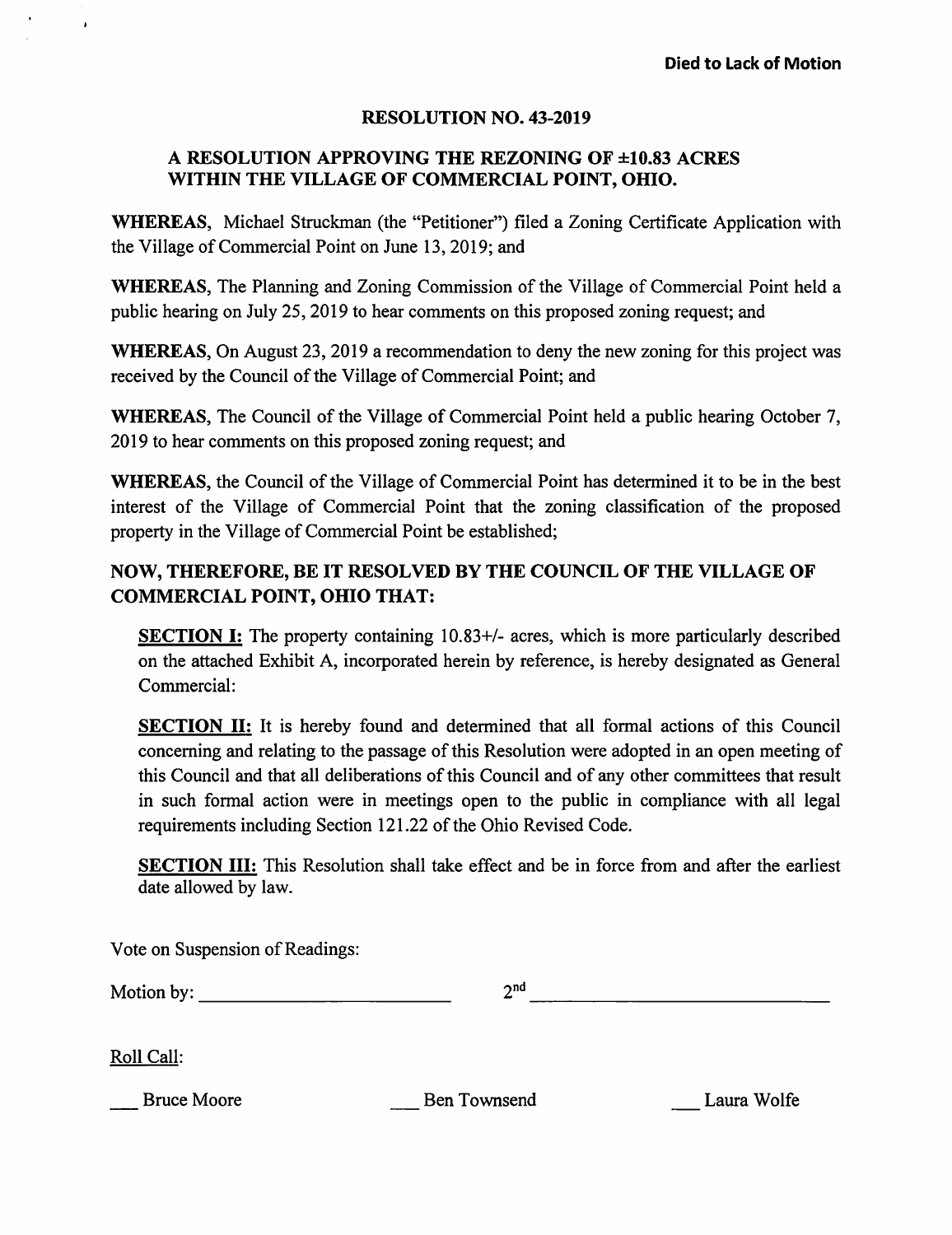## Died to Lack of Motion

| Aaron Grassel                       | Scott O'Neil                 | Jason Thompson                 |
|-------------------------------------|------------------------------|--------------------------------|
| Vote on Passage of the Ordinance:   |                              |                                |
| Motion by: $\frac{1}{2}$ Motion by: | 2 <sup>nd</sup>              |                                |
| Roll Call:                          |                              |                                |
| <b>Bruce Moore</b><br>Aaron Grassel | Ben Townsend<br>Scott O'Neil | Laura Wolfe<br>Jason Thompson  |
| Adopted this day of _______, 2019.  |                              |                                |
| Gary Joiner, Mayor                  |                              | Wendy Hastings, Fiscal Officer |
| Approved as to Form:                |                              |                                |

Frost Brown Todd, LLC, Law Director

 $\label{eq:2} \mathcal{L} = \mathcal{L} \left( \frac{1}{2} \sum_{i=1}^n \frac{1}{2} \sum_{j=1}^n \frac{1}{2} \sum_{j=1}^n \frac{1}{2} \sum_{j=1}^n \frac{1}{2} \sum_{j=1}^n \frac{1}{2} \sum_{j=1}^n \frac{1}{2} \sum_{j=1}^n \frac{1}{2} \sum_{j=1}^n \frac{1}{2} \sum_{j=1}^n \frac{1}{2} \sum_{j=1}^n \frac{1}{2} \sum_{j=1}^n \frac{1}{2} \sum_{j=1}^n \frac{1}{$